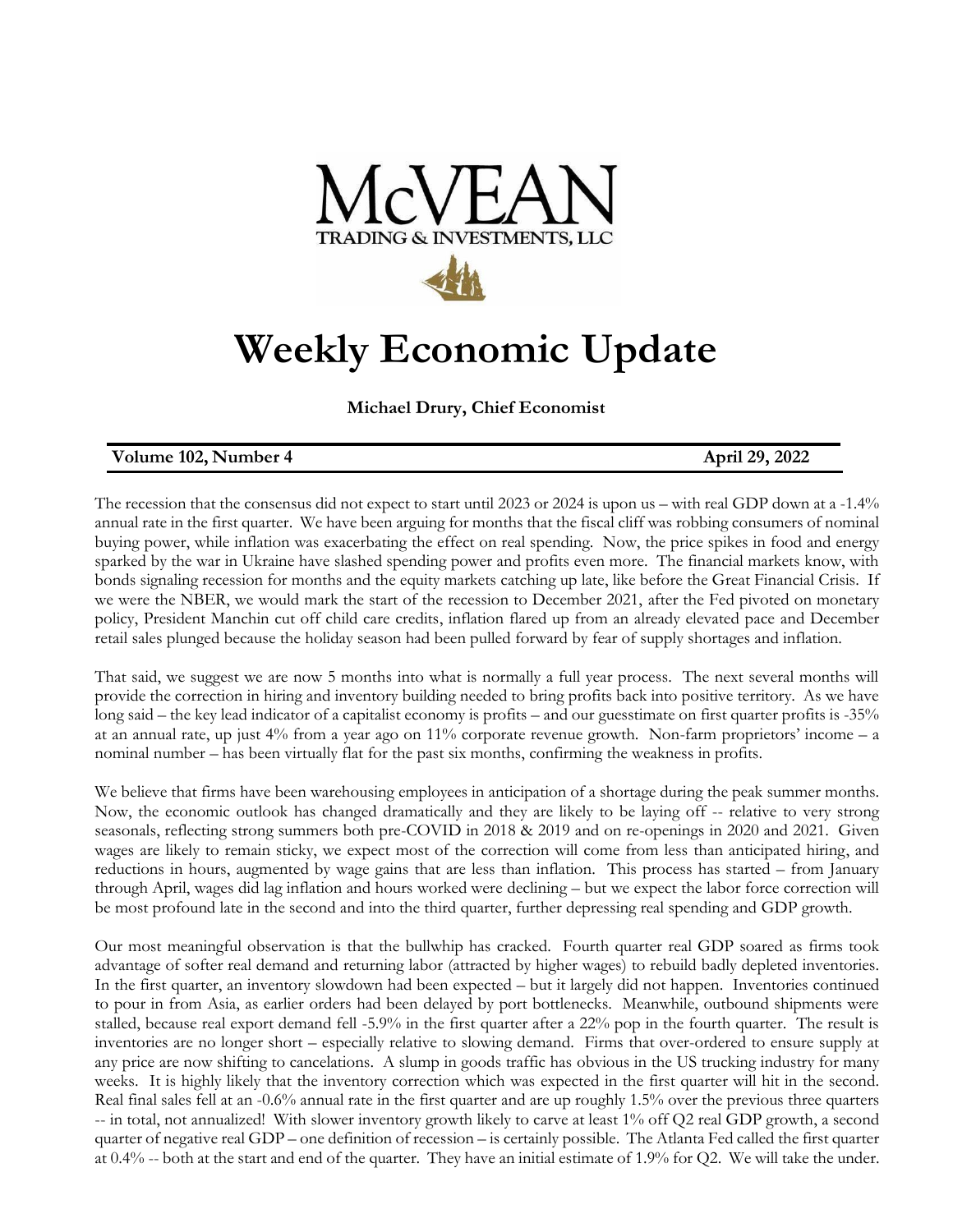We smell a lot of capitulation in the air. Equity markets have been adjusting to weaker earnings outlooks, rather than to reports of strong revenues that show the economy in the rear-view mirror. Economist have been dropping their forecasts -- fast – with a handful now willing to use the R word for 2022. Still, it takes much longer for the adjustments to be made in the real world. Both the war in Ukraine and COVID in China only started in March, and both will make the necessary adjustments harder to accomplish, as they promise to keep supply chains under stress and prices sticky. Thus, policymakers are like to be faced with even lower valuation for financial markets that are starved of savings, reinforced by declining sales volume as price increases – even if they slow – continue to weaken real disposable income.

We do not expect the negative first quarter to deter the Federal Reserve from its expected fifty basis point tightening in May – or June. They are simply too far behind the curve. Failure to aggressively rein in what has been excessive accommodation would likely push long rates even higher – steepening the yield curve and sustaining banks incentive to expand money supply and inflation. Indeed, a short, sharp, largely unexpected recession in the US would help return supply and demand to a better balance. For now, we expect they will continue to steer the already proposed course.

Reality is that the US is not the epi-center of this global recession. Both Europe and China are currently in far worse shape than the US – as reflected in dollar appreciation against euro, yuan, yen, pound and virtually every other currency. Europe is most exposed, with the threat of an energy cutoff revealed this week. Austria has already caved into Russian demands for payment in rubles, because they depend on them for 100% of their gas. German sources have discussed a recession of -2.5% if energy was cut off. Clearly, their will be weakness even if gas continues to flow, as imports of Russian oil and coal are abandoned by European decisionmakers. Bottom line, no one can know how deep the European recession will be given the extreme uncertainty about their access to energy – never mind at what price. The only certainty is that Europe – particularly Germany and Italy -- will bear the brunt of what is likely to be a global slump.

Meanwhile, China is adjusting quickly to what has become an embarrassment for Xi Jinping as he prepares for his third term. Like their own original COVID shutdown, and those in the US and Europe, the last several weeks have seen the Chinese economy collapse from a promising reopening in January and February to a deep slump in March and April. In a classic example of Chinese incrementalism, they started their policy response with very muted decreases in interest rates and reserve requirements. In the past couple of weeks, they have become more forceful, allowing the yuan to depreciate by 5% against the dollar to remain competitive in Europe and Japan – which have seen their currencies fall by 10% to 15%. We saw this as a move to reduce capital flight. Now, Xi Jinping has indicated that private capital does have a role in China – under heavy regulation. (Sounds a bit like Europe -- or DeSantis in Florida.) This appears to have been directed particularly at the recently faltering technology industry. China has also started to ease up on restrictions on the housing sector – from very depressed levels. We have little doubt that a strong rebound is coming as COVID fades in Shanghai, allowing port activity to reopen. Nevertheless, they are exposed to an EU recession -- as their major trade partner -- and as the world's largest importer of food and energy, with prices soaring due to the war.

The US position in this global slowdown is like a highly paid professional during a round of layoffs – they are at risk, but far less than those lower on the economic ladder. During a recession, the risk is greatest when uncertainty is highest. Right now, financial markets around the world are in flux, because it is not clear yet how significant or permanent the impact will be from the war. Thus, every nation, business and individual is shifting to a more cautious economic stance – and it is reflected in asset values. Once some players have gotten the all clear, because they have avoided layoffs or collapses in profits – or, as in many economic crises, found a way to benefit – markets will adjust to that reality as well. We expect the news will only get worse for Europe – but that may prove to be a boon for some US firms that have greater concern about global supply shortages than direct exposure to the effects of the war.

Bottom line, the current US slump is likely to be a glancing blow, not a direct hit. The war in Ukraine may have an effect like the 2011 tsunami in Japan – which marked the top of the commodity cycle after China entered the global economy. Even the Great Financial Crisis was not enough to blunt rising commodity prices, as China rebounded quickly because the rest of the world sought cheaper imports following the GFC. As the global economy reopened in 2010, commodity suppliers responded to still high prices by expanding capacity rapidly to meet renewed demand – but remained behind the curve. However, when the tsunami devastated Japanese energy supply pushing them into recession, global commodity supplies finally caught up to ebbing demand. (Flooding in Thailand, another major part of the Japanese supply chain, exacerbated their regional recession making commodities more available elsewhere.) Europe's recovery from the GFC surged when their Japanese competitor faltered. However, because policymakers perceived the gains as permanent – rather than transitory – Europe was back in crisis in 2012, as Japan recovered.